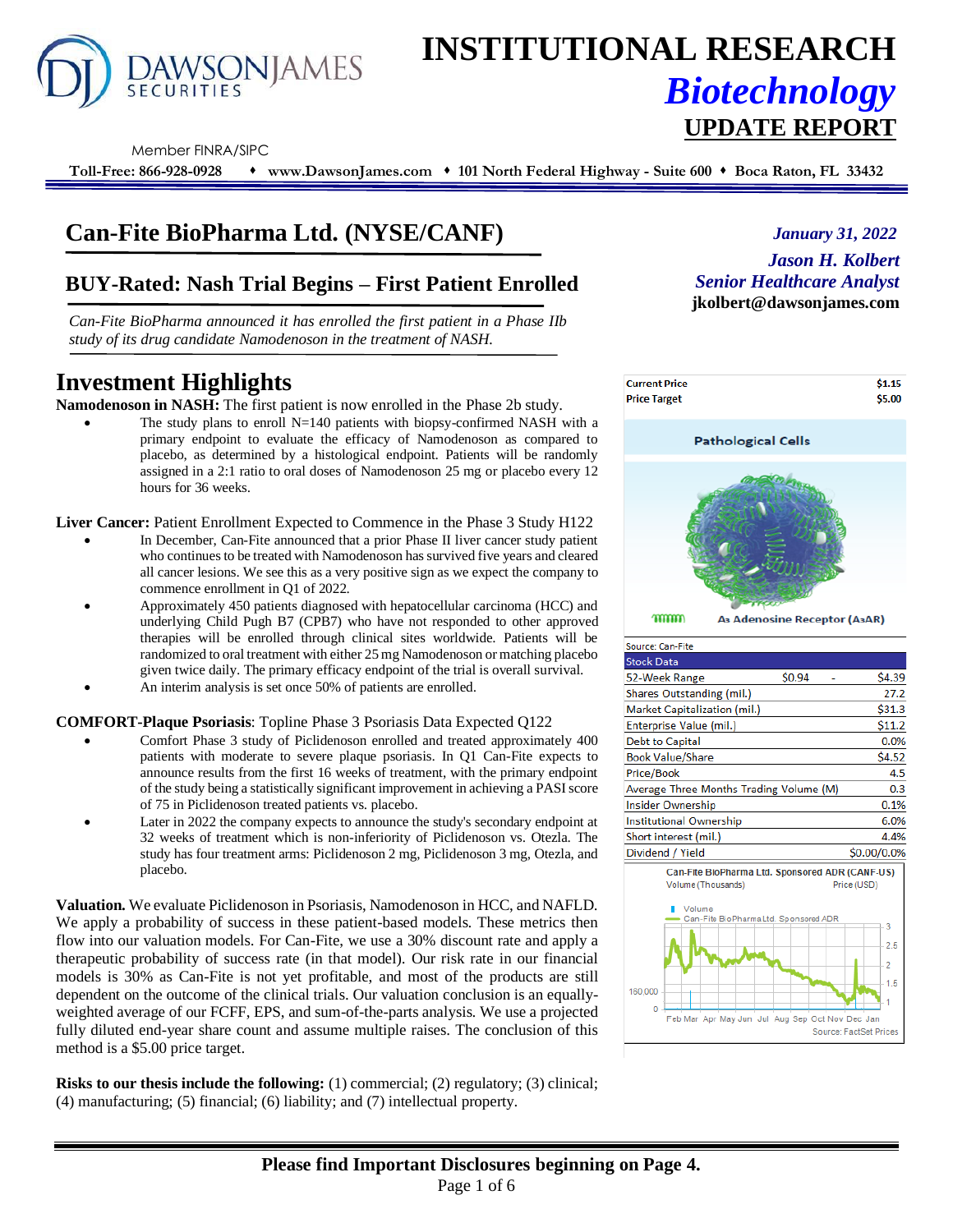

#### **Product Modeling Assumptions**

- 1. We assume the program in RA does not continue but Psoriasis does to a second pivotal trial. If we assume a similar size, cost, and time for the studies, it suggests we could see U.S. top line data in a year from the current trial.
- 2. We assume Can-Fite may partner Piclidenoson (and Namodenoson). For the purpose of our model, we assume a sliding scale royalty at a base of 25% but rising to 30% based on sales levels. In accordance with this assumption, we only moderately increase G&A expenses as the Company is not likely to build a salesforce in this scenario.
- 3. We assume pricing of \$5,000 in the U.S. and \$3,000 in Europe with 2% year on year increases for Piclidenoson in Psoriasis, and the target population is assumed to be high A3AR expressers.
- 4. A probability success factor of 50% to our models for Psoriasis.
- 5. We assume Namodenoson is approved and launches (U.S. and Europe), for late-stage liver cancer in 2024.
- 6. We assume Namodenoson pricing of \$50,000 in the U.S. and \$35,000 in Europe with a 2% y/y increase.
- 7. A probability success factor of 50% is applied to our HCC model-based, which is based on Phase 2 data.
- 8. A probability success factor of 10% to our U.S. and EU models for NAFLD/NASH as the current Phase 2 study is exploratory, and the clinical development pathway for this indication is long and expensive and may require a partner to pay development costs. As such, we believe it's prudent to heavily discount the indication.
- 9. We do not include CF 602 for the ED indication in our model as the product is still in early stages of testing. We assume a partner is needed to move the project into the clinic.
- 10. We do not include any estimates for COVID.

#### **Exhibit 1. Product Market Models**

| Piclidenoson - CF101 (US)                           | 2018E     | 2019E     | 2020E     | 2021E     | 2022E     | 2023E     | 2024E     | 2025E     | 2026E     | 2027E     | 2028E     | 2029E     | 2030E     |
|-----------------------------------------------------|-----------|-----------|-----------|-----------|-----------|-----------|-----------|-----------|-----------|-----------|-----------|-----------|-----------|
| Psoriasis incidence                                 | 7,178,760 | 322.335   | 7.468.782 | 7.618.158 | 7.770.521 | 925.931   | 8.084.450 | 8.246.139 | 8.411.061 | 8.579.283 | 8,750,868 | 8.925.886 | 9,104,403 |
| Increase in incidence                               | 2%        | 2%        | 2%        | 2%        | 2%        | 2%        | 2%        | 2%        | 2%        | 2%        | 2%        | 2%        | 2%        |
| Plague psoriasis (80%)                              | 5.743.008 | 5.857.868 | 5.975.026 | 6.094.526 | 6.216.417 | 6.340.745 | 6,467,560 | 6,596.91  | 6.728.849 | 6,863,426 | 7,000,695 | 7.140.709 | 7,283,523 |
| Moderate to severe plaque psoriasis (17%)           | 976,311   | 995,838   | 1.015.754 | 1,036,069 | 1.056.79  | 1.077.927 | 1,099,485 | 1,121,475 | 1,143,904 | 1,166,782 | 190,118   | 1,213,920 | 1,238,199 |
| Patients seeking treatment (84%)                    | 820,102   | 836,504   | 853,234   | 870.298   | 887.704   | 905,458   | 923.568   | 942,039   | 960,880   | 980,097   | 999,699   | 1.019.693 | 1,040,087 |
| <b>Market Penetration</b>                           |           |           |           |           |           | 0.0%      | 3.0%      | 6.0%      | 7.0%      | 8.0%      | 9.0%      | 10.0%     | 11.0%     |
| Patients receiving CF101                            |           |           |           |           |           |           | 27,707    | 56,522    | 67.262    | 78,408    | 89.973    | 101.969   | 114,410   |
| Annual cost of treatment                            |           |           |           |           |           | 5.000     | 5.100     | 5.202     | 5.306     | 5.412 S   | 5.520     | 5.631     | 5.743     |
| Increase in Price                                   |           |           |           |           |           | 2%        | 2%        | 2%        | 2%        | 2%        | 2%        | 2%        | 2%        |
| Revenue ('000)                                      |           |           |           |           |           |           | 141.306   | 294 029   | 356 893   | 424.356   | 496.687   | 574,170   | 657.103   |
| Probability of Success                              |           |           |           |           | 65%       | 65%       | 65%       | 65%       | 65%       | 65%       | 65%       | 65%       | 65%       |
| Total Revenue ('000)                                |           |           |           |           |           |           | 91.849    | 191.119   | 231.980   | 275,831   | 322.846   | 373.211   | 427.117   |
| Source: Company reports and Dawson James Securities |           |           |           |           |           |           |           |           |           |           |           |           |           |

| Piclidenoson - CF101 (EU)                                                                               | 2018E      | 2019E      | 2020E      | 2021E      | 2022E                              | 2023E        | 2024E                   | 2025E                                | 2026E                                          | 2027E                              | 2028E                              | 2029E                              | 2030E             |
|---------------------------------------------------------------------------------------------------------|------------|------------|------------|------------|------------------------------------|--------------|-------------------------|--------------------------------------|------------------------------------------------|------------------------------------|------------------------------------|------------------------------------|-------------------|
| Psoriasis incidence                                                                                     | 11,548,440 | 11,779,409 | 12,014,997 | 12,255,297 | 12,500,403                         | 12,750,411   | 13,005,419              | 13,265,528                           | 13,530,838                                     | 13,801,455                         | 14,077,484                         | 14,359,034                         | 14,646,214        |
| Increase in incidence                                                                                   | 2%         | 2%         | 2%         | 2%         | 2%                                 | 2%           | 2%                      | 2%                                   | 2%                                             | 2%                                 | 2%                                 | 2%                                 | 2%                |
| Plaque psoriasis (80%)                                                                                  | 9.238.752  | 9.423.527  | 9.611.998  | 9.804.238  | 10.000.322                         | 10.200.329   | 10.404.335              | 10.612.422                           | 10,824,670                                     | 11.041.164                         | 11.261.987                         | 11,487,227                         | 11,716,971        |
| Moderate to severe plaque psoriasis (17%)                                                               | 1,570,588  | 1.602.000  | 1.634.040  | 1,666,720  | 1.700.055                          | 1.734.056    | 1.768.737               | 1,804.112                            | 1.840.194                                      | 1.876.998                          | 1.914.538                          | 1.952.829                          | 1.991.885         |
| Patients seeking treatment (84%)                                                                        | 1,319,294  | 1.345.680  | 1.372.593  | 1,400,045  | 1,428,046                          | 1,456,607    | 1,485,739               | 1,515,454                            | 1,545,763                                      | 1,576,678                          | 1,608,212                          | 1,640,376                          | 1.673.184         |
| <b>Market Penetration</b>                                                                               |            |            |            |            |                                    | 0.0%         | 2.0%                    | 9.0%                                 | 10.0%                                          | 11.0%                              | 12.0%                              | 13.0%                              | 14.0%             |
| Patients receiving CF101                                                                                |            |            |            |            |                                    |              | 29.715                  | 136,391                              | 154,576                                        | 173,435                            | 192.985                            | 213,249                            | 234,246           |
| Price of treatment                                                                                      |            |            |            |            | s                                  | 3.000<br>-S  | 3.060<br>- \$           | 3,121<br>- \$                        | 3,184 S                                        | $3,247$ \$                         | 3.312 S                            | 3,378 \$                           | 3,446             |
| Increase in Price                                                                                       |            |            |            |            |                                    | 2%           | 2%                      | 2%                                   | 2%                                             | 2%                                 | 2%                                 | 2%                                 | 2%                |
| Revenue ('000)                                                                                          |            |            |            |            | s                                  | S.           | "s<br>90.927            | $\cdot$ s<br>425,703                 | $\mathbf{r}_{\mathsf{S}}$<br>492.113           | $\mathbf{r}_\mathbf{S}$<br>563.194 | $\mathbf{r}_\mathbf{S}$<br>639,214 | $\mathbf{r}_\mathbf{S}$<br>720,459 | 807,224           |
| Probability of Success                                                                                  |            |            |            |            | 65%                                | 65%          | 65%                     | 65%                                  | 65%                                            | 65%                                | 65%                                | 65%                                | 65%               |
| Total Revenue ('000)                                                                                    |            |            |            |            | $\mathbf{s}$                       | ж.           | 59.103 \$               | 276,707 \$                           | 319,873 S                                      | 366,076 \$                         | 415,489<br>$\mathbf{s}$            | 468.298 \$                         | 524,696           |
| Na modenos on - CF102 (US)                                                                              | 2018E      | 2019E      | 2020E      | 2021E      | 2022E                              | 2023E        | 2024E                   | 2025E                                | 2026E                                          | 2027E                              | 2028E                              | 2029E                              | 20308             |
| Heoatocellular Carcinoma incidence                                                                      | 42.355     | 43.202     | 44.066     | 44.947     | 45.846                             | 46.763       | 47.698                  | 48.652                               | 49.625                                         | 50.618                             | 51.630                             | 52.663                             | 53,716            |
| Increase in incidence                                                                                   | 2%         | 2%         | 2%         | 2%         | 2%                                 | 2%           | 2%                      | 2%                                   | 2%                                             | 2%                                 | 2%                                 | 2%                                 | 2%                |
| % of deaths due to Sorafenib in patients with Barcelona Clinic Liver Cancer stage CHCC (64%)            | 27,107     | 27,649     | 28,202     | 28,766     | 29,341                             | 29,928       | 30,527                  | 31,137                               | 31,760                                         | 32,395                             | 33,043                             | 33,704                             | 34,378            |
| Market Penetration                                                                                      |            |            |            |            | 0.0%                               | 0.0%         | 1.0%                    | 5.0%                                 | 6.0%                                           | 7.0%                               | 8.0%                               | 9.0%                               | 10.0%             |
| Patients receiving CF101                                                                                |            |            |            |            |                                    |              | 305                     | 1,557                                | 1,906                                          | 2.268                              | 2.643                              | 3.033                              | 3,438             |
| Price of treatment                                                                                      | ٠          |            |            |            | s<br>50,000                        | 51,000<br>S  | 52.020                  | 53,060                               | 54,122                                         | 55.204 S<br>S                      | 56.308                             | 57,434                             | 58,583            |
| <b>Increase in Price</b>                                                                                |            |            |            |            | 2%                                 | 2%           | 2%                      | 2%                                   | 2%                                             | 2%                                 | 2%                                 | 2%                                 | 2%                |
| Revenue ('000)                                                                                          |            |            |            |            | s                                  | s            | 15,880<br>s<br>- S      | ٠s<br>82,608                         | 103,135                                        | Ts.<br>125,185 S                   | Fs.<br>148,848                     | 174.220                            | 201,398           |
| Probability of Success                                                                                  |            |            |            |            | 50%                                | 50%          | 50%                     | 50%                                  | 50%                                            | 50%                                | 50%                                | 50%                                | 50%               |
| Total Revenue ('000)                                                                                    |            |            |            |            |                                    | $\sim$       | 7.940                   | 41,304 \$                            | 51,567 \$                                      | 62.592 \$                          | 74.424                             | 87,110                             | 100,639           |
| Namodenoson - CF102 (EU                                                                                 | 2018E      | 2019E      | 2020E      | 2021E      | 2022E                              | 2023E        | 2024E                   | 2025E                                | 2026E                                          | 2027E                              | 2028E                              | 2029E                              | 2030E             |
| Hepatocellular Carcinoma incidence                                                                      | 54.111     | 55,193     | 56,297     | 57,423     | 58,572                             | 59,743       | 60,938                  | 62,157                               | 63,400                                         | 64,668                             | 65.961                             | 67,280                             | 68,626            |
| Increase in incidence                                                                                   | 2%         | 2%         | 2%         | 2%         | 2%                                 | 2%           | 2%                      | 2%                                   | 2%                                             | 2%                                 | 2%                                 | 2%                                 | 2%                |
| % of death occurrence due to Sorafenib in patients with Barcelona Clinic Liver Cancer stage C HCC (64%) | 34,631     | 35.324     | 36,030     | 36,751     | 37,486                             | 38.236       | 39,000                  | 39,780                               | 40,576                                         | 41,387                             | 42,215                             | 43,060                             | 43,921            |
| <b>Market Penetration</b>                                                                               |            |            |            |            | 0.0%                               | 0.0%         | 1.0%                    | 5.0%                                 | 6.0%                                           | 7.0%                               | 8.0%                               | 9.0%                               | 10.0%             |
| Patients receiving CF101                                                                                |            |            |            |            |                                    |              | 609                     | 3.108                                | 3.804                                          | 4.527                              | 5.277                              | 6.055                              | 6.863             |
| Price of treatment                                                                                      |            |            |            |            | 35,000<br>s<br>- S                 | 35,700<br>-S | 36,414<br>- 5           | 37.142 \$                            | 37,885<br>- S                                  | 38,643<br>-S                       | 39.416 S                           | $40.204$ \$                        | 41.008            |
| Increase in Price                                                                                       |            |            |            |            | 2%                                 | 2%           | 2%                      | 2%                                   | 2%                                             | 2%                                 | 2%                                 | 2%                                 | 2%                |
| Revenue ('000)                                                                                          |            |            |            |            | $r_{s}$<br>s                       | $r_{\rm s}$  | $r_{\rm s}$<br>22.190   | $\mathbf{r}_\mathbf{S}$<br>115,432   | $\mathbf{r}_\mathbf{S}$<br>144,115             | 174.927 S                          | $\mathbf{r}_\mathbf{S}$<br>207.993 | 243.445 S                          | 281,422           |
| Probability of Success                                                                                  |            |            |            |            | 50%                                | 50%          | 50%                     | 50%                                  | 50%                                            | 50%                                | 50%                                | 50%                                | 50%               |
| Total Revenue ('000)                                                                                    |            |            |            |            | -S<br>$\overline{\phantom{a}}$     |              | 11.095                  | 57,716 \$                            | 72.057 \$                                      | 87,463 \$                          | 103.996 \$                         | 121,722 \$                         | 140.711           |
| Namodenoson - CF102 (US)                                                                                | 2018E      | 2019E      | 2020E      | 2021E      | 2022E                              | 2023E        | 2024E                   | 2025E                                | 2026E                                          | 2027E                              | 2028E                              | 2029E                              | 2030E             |
| NAFLD/NASH                                                                                              | 11,548,440 | 11,779,409 | 12,014,997 | 12.255.297 | 12.500.403                         | 12.750.411   | 13.005.419              | 13.265.528                           | 13.530.838                                     | 13.801.455                         | 14.077.484                         | 14.359.034                         | 14.646.214        |
| Increase in incidence                                                                                   | 2%         | 2%         | 2%         | 2%         | 2%                                 | 2%           | 2%                      | 2%                                   | 2%                                             | 2%                                 | 2%                                 | 2%                                 | 2%                |
|                                                                                                         |            |            |            |            |                                    |              | 0.25%                   | 0.50%                                | 0.75%                                          | 1.00%                              |                                    | 1.00%                              |                   |
| <b>Market Penetration</b>                                                                               |            |            |            |            |                                    |              |                         |                                      |                                                |                                    | 1.00%                              |                                    | 1.00%             |
| Patients receiving CF101<br>Price of treatment                                                          |            |            |            |            |                                    | s            | 32.514<br>25,000 \$     | 66.328<br>25,500<br>- S              | 101.481<br>26.010 S                            | 138,015<br>26,530                  | 140,775<br>27.061<br>- S           | 143,590<br>27.602 \$               | 146.462<br>28.154 |
|                                                                                                         |            |            |            |            |                                    |              |                         |                                      |                                                | - S                                |                                    |                                    |                   |
| Increase in Price                                                                                       |            |            |            |            |                                    |              | 2%                      | 2%                                   | 2%                                             | 2%                                 | 2%                                 | 2%                                 | 2%                |
| Revenue ('000)                                                                                          |            |            |            |            | s                                  | s.           | $\mathbf{s}$<br>812.839 | $\mathbf{r}_\mathrm{s}$<br>1.691.355 | ٠,<br>2.639.528                                | $\cdot$ $\cdot$ s<br>3.661.554     | "s<br>3,809,480                    | $\mathsf{s}$<br>3.963.383          | 4.123.504         |
| Probability of Success                                                                                  |            |            |            |            | 10%                                | 10%          | 10%                     | 10%                                  | 10%                                            | 10%                                | 10%                                | 10%                                | 10%               |
| Total Revenue ('000)                                                                                    |            |            |            |            | $\mathbf{s}$<br>s<br>٠.            | ٠            | 81,284<br>- s           | 169.135 \$                           | 263.953 S                                      | 366.155 S                          | 380.948 \$                         | 396.338 \$                         | 412.350           |
| Namodenoson - CF102 (EU-5)                                                                              | 2018E      | 2019E      | 2020E      | 2021E      | 2022E                              | 2023E        | 2024E                   | 2025E                                | 2026E                                          | 2027E                              | 2028E                              | 2029E                              | 2030E             |
| NAFLD/NASH                                                                                              | 11,548,440 | 11,779,409 | 12.014.997 | 12.255.297 | 12.500.403                         | 12.750.411   | 13.005.419              | 13.265.528                           | 13.530.838                                     | 13.801.455                         | 14.077.484                         | 14.359.034                         | 14,646,214        |
| Increase in incidence                                                                                   | 2%         | 2%         | 2%         | 2%         | 2%                                 | 2%           | 2%                      | 2%                                   | 2%                                             | 2%                                 | 2%                                 | 2%                                 | 2%                |
| <b>Market Penetration</b>                                                                               |            |            |            |            |                                    |              | 0.00%                   | 0.25%                                | 0.50%                                          | 0.75%                              | 1.00%                              | 1.00%                              | 1.00%             |
| Patients receiving CF101                                                                                |            |            |            |            |                                    |              |                         | 33.164                               | 67.654                                         | 103.511                            | 140,775                            | 143,590                            | 146,462           |
| Price of treatment                                                                                      |            |            |            |            |                                    | s            | 20,000 \$               | 20,400 \$                            | 20,808<br>-S                                   | 21.224<br>- S                      | 21.649<br>- S                      | 22.082<br>- S                      | 22.523            |
| Increase in Price                                                                                       |            |            |            |            |                                    |              | 2%                      | 2%                                   | 2%                                             | 2%                                 | 2%                                 | 2%                                 | 2%                |
| Revenue ('000)                                                                                          |            |            |            |            |                                    | s            | г.                      |                                      | 676.542 \$1.407.748<br>$\cdot$ $\cdot$ $\cdot$ | 2.196.932 S                        | $\cdot$ $\cdot$ s<br>3.047.584     | $\mathsf{S}$<br>3.170.707          | 3.298.803         |
| Probability of Success                                                                                  |            |            |            |            | 10%                                | 10%          | 10%                     | 10%                                  | 10%                                            | 10%                                | 10%                                | 10%                                | 10%               |
| Total Revenue ('000)                                                                                    |            |            |            |            | $\mathbf{s}$<br>$\mathbf{s}$<br>٠. | -S           | -S                      | 67.654 \$                            | 140.775 \$                                     | 219,693 S                          | 304.758 \$                         | 317.071 \$                         | 329,880           |

*Source: Dawson James Securities estimates, company reports*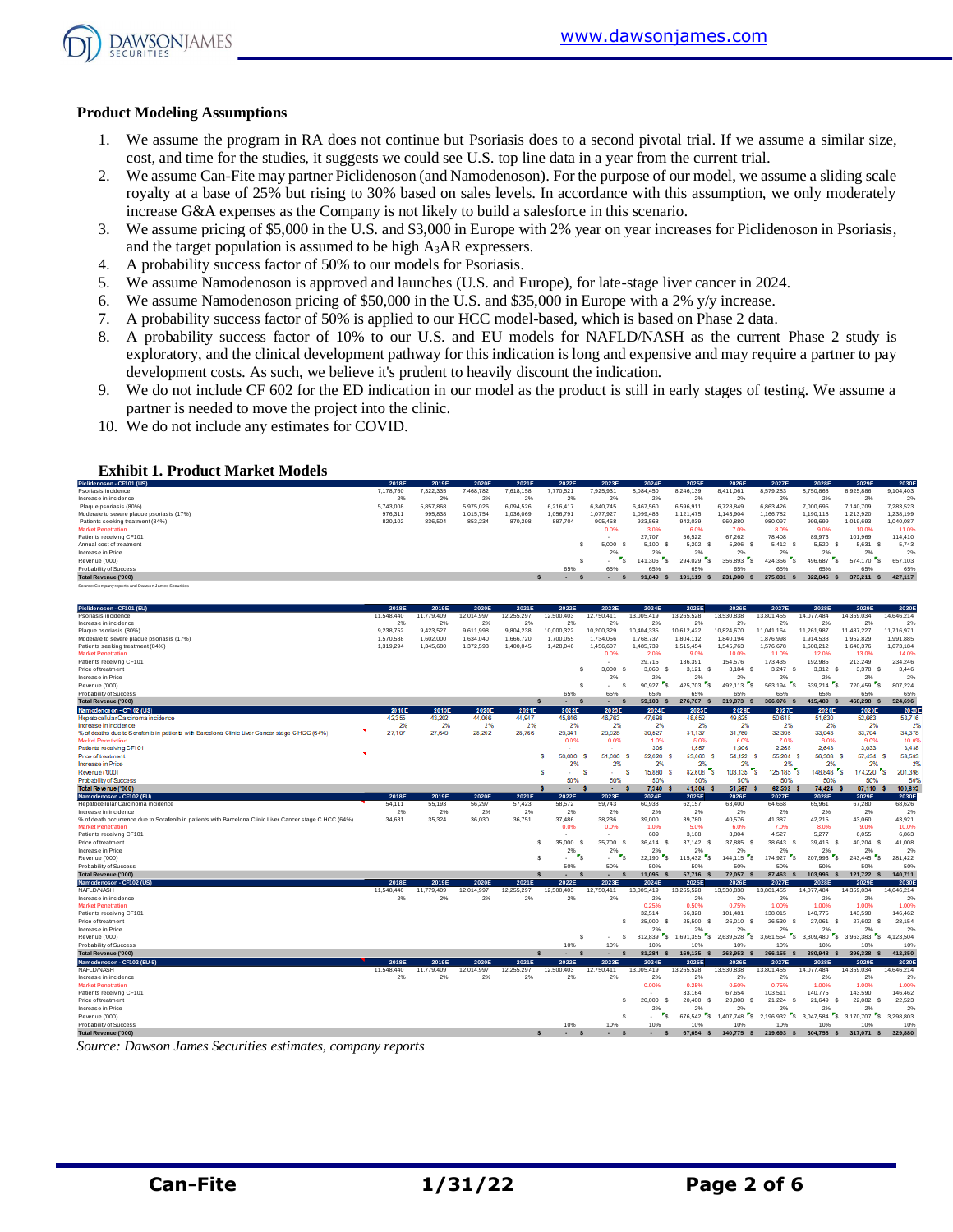

#### **Exhibit 2. Income Statement**

| Can-Fite Biopharma.: Income Statement (\$000)                        |          |           |          |          |         |                          |          |           |           |         |                          |         |                          |         |         |           |
|----------------------------------------------------------------------|----------|-----------|----------|----------|---------|--------------------------|----------|-----------|-----------|---------|--------------------------|---------|--------------------------|---------|---------|-----------|
| .: YE December 31                                                    | 2019A    | 2020A     | 1Q21A    | 2Q21A    | 3Q21A   | 4Q21E                    | 2021E    | 2022E     | 2023E     | 2024E   | 2025E                    | 2026E   | 2027E                    | 2028E   | 2029E   | 2030E     |
|                                                                      |          |           |          |          |         |                          |          |           |           |         |                          |         |                          |         |         |           |
| Revenue:                                                             | 2.032    | 763       | 148      | 250      | 252     |                          | 650      |           |           |         |                          |         |                          |         |         |           |
| Piclidenoson (CF-101), Rheumatoid Arthritis U.S.                     |          |           |          |          |         |                          |          |           |           | ٠       | $\overline{\phantom{a}}$ |         | $\overline{\phantom{a}}$ |         | $\sim$  |           |
| Piclidenoson (CF-101), Rheumatoid Arthritis EU                       |          |           |          |          |         |                          |          |           |           |         |                          |         |                          |         |         |           |
| Piclidenoson (CF-101), Psoriasis U.S.                                |          |           |          |          |         |                          |          |           |           | 91.849  | 191,119                  | 231,980 | 275,831                  | 322,846 | 373,211 | 427,117   |
| Piclidenoson (CF-101), Psoriasis EU                                  |          |           |          |          |         |                          |          |           |           | 59,103  | 276,707                  | 319,873 | 366,076                  | 415,489 | 468,298 | 524,696   |
| Namodenoson HCC U.S.                                                 |          |           |          |          |         |                          |          |           |           | 7,940   | 41,304                   | 51,567  | 62,592                   | 74,424  | 87,110  | 100,699   |
| Namodenoson HCC EU                                                   |          |           |          |          |         |                          |          |           |           | 11,095  | 57,716                   | 72,057  | 87,463                   | 103,996 | 121,722 | 140,711   |
| Namodenoson NASH/NAFLD U.S.                                          |          |           |          |          |         |                          |          |           |           | 81,284  | 169,135                  | 263,953 | 366,155                  | 380,948 | 396,338 | 412,350   |
| Namodenoson NASH/NAFLD EU                                            |          |           |          |          |         |                          |          |           |           |         | 67,654                   | 140,775 | 219,693                  | 304,758 | 317,071 | 329,880   |
| <b>Total Product Sales</b>                                           | 2.032    | 763       | 148      | 250      | 252     |                          | 650      |           |           | 158.892 | 509.130                  | 603.421 | 704.499                  | 812.760 | 928.618 | 1.052.512 |
| Milestone From Gebro Holdings                                        |          |           |          |          |         |                          |          |           |           |         |                          |         |                          |         |         |           |
| Piclidenoson (CF-101), Rheumatoid Arthritis U.S.                     |          |           |          |          |         |                          |          |           |           |         |                          |         |                          |         |         |           |
| <b>Royalty Rate from Global Partnership</b>                          |          |           |          |          |         |                          |          |           |           |         |                          |         |                          |         |         |           |
| Piclidenoson (CF-101), Rheumatoid Arthritis EU                       |          |           |          |          |         |                          |          |           |           |         |                          |         |                          |         |         |           |
| <b>Royalty Rate from Global Partnership</b>                          |          |           |          |          |         |                          |          |           |           |         |                          |         |                          |         |         |           |
| Piclidenoson (CF-101), Psoriasis U.S.                                |          |           |          |          |         |                          |          |           |           | 22,962  | 47,780                   | 57,995  | 68,958                   | 80,712  | 93,303  | 106,779   |
| Royalty Rate from Global Partnership                                 |          |           |          |          |         |                          |          |           |           | 39%     | 17%                      | 18%     | 19%                      | 19%     | 20%     | 20%       |
| Piclidenoson (CF-101), Psoriasis EU                                  |          |           |          |          |         |                          |          |           |           | 22,962  | 47,780                   | 57,995  | 68,958                   | 80,712  | 93,303  | 106,779   |
| <b>Royalty Rate from Global Partnership</b>                          |          |           |          |          |         |                          |          |           |           | 399     | 17%                      | 18%     | 19%                      | 199     | 20%     | 20%       |
| Namodenoson HCC U.S.                                                 |          |           |          |          |         |                          |          |           |           | 1,985   | 10,326                   | 12,892  | 15,648                   | 18,606  | 21,777  | 25,175    |
| <b>Royalty Rate from Global Partnership</b>                          |          |           |          |          |         |                          |          |           |           | 25%     | 25%                      | 25%     | 25 <sup>o</sup>          | 25%     | 25%     | 25%       |
| Namodenoson HCC EU                                                   |          |           |          |          |         |                          |          |           |           | 2.774   | 14,429                   | 18,014  | 23,615                   | 28.079  | 32,865  | 37,992    |
| <b>Royalty Rate from Global Partnership</b>                          |          |           |          |          |         |                          |          |           |           | 25%     | 25%                      | 25%     | 27%                      | 27%     | 27%     | 27%       |
| Namodenoson NASH/NAFLD U.S.                                          |          |           |          |          |         |                          |          |           |           | 20,321  | 42,284                   | 65,988  | 93,223                   | 96,989  | 100,908 | 104,984   |
| <b>Royalty Rate from Global Partnership</b>                          |          |           |          |          |         |                          |          |           |           | 25%     | 25%                      | 25%     | 25%                      | 25%     | 25%     | 25%       |
| Namodenoson NASH/NAFLD EU                                            |          |           |          |          |         |                          |          |           |           |         | 16,914                   | 35,194  | 54,923                   | 76,190  | 79,268  | 82,470    |
| <b>Royalty Rate from Global Partnership</b>                          |          |           |          |          |         |                          |          |           |           |         | 25%                      | 25%     | 25%                      | 25%     | 25%     | 25%       |
| Total royalties, collaborative revenue                               |          |           |          |          |         |                          |          |           |           |         |                          |         |                          |         |         |           |
| <b>Total Revenue</b>                                                 | 2.032    | 763       | 148      | 250      | 252     | х.                       | 650      |           | na l      | 71.004  | 179,512                  | 248,078 | 325.325                  | 381,287 | 421,423 | 464,180   |
|                                                                      |          |           |          |          |         |                          |          |           |           |         |                          |         |                          |         |         |           |
| Expenses:                                                            |          |           |          |          |         |                          |          |           |           |         |                          |         |                          |         |         |           |
| Partnership Costs including COGS                                     |          | ٠         |          |          |         |                          |          |           | $\sim$    | 7,945   | 25,457                   | 30,171  | 35,225                   | 40,638  | 46,431  | 52,626    |
| %COGS                                                                |          |           |          |          |         |                          |          | 5%        | 5%        | 5%      | 5%                       | 5%      | 5%                       | 5%      | 5%      | 5%        |
|                                                                      | 10,976   | 11,951    | 1,303    | 2,507    | 2,940   |                          | 6,750    | 6,885     | 7,023     | 7,163   | 7,306                    | 7,453   | 7,602                    | 7,754   | 7,909   | 8,067     |
| <b>Research and Development</b>                                      |          |           |          |          |         |                          |          |           |           |         |                          |         |                          |         |         |           |
| <b>%R&amp;D</b>                                                      |          |           |          |          |         |                          |          |           |           |         |                          |         |                          |         |         |           |
| General and Administrative                                           | 3,059    | 2,951     | 1,016    | 876      | 818     |                          | 2,710    | 8,000     | 12,000    | 12,600  | 13,230                   | 13,892  | 14,586                   | 15,315  | 16,081  | 16,885    |
| %SG&A                                                                |          |           |          |          |         |                          |          |           |           |         |                          |         |                          |         |         |           |
|                                                                      |          |           |          |          |         |                          |          |           |           |         |                          |         |                          |         |         |           |
| <b>Total Expenses</b>                                                | 14.035   | 14.902    | 2.319    | 3.383    | 3.758   | A.                       | 9.460    | 14.885    | 19.023    | 27,708  | 45.993                   | 51.515  | 57.413                   | 63.707  | 70.421  | 77,578    |
| Operating Income (Loss)                                              | (12,003) | (14, 139) | (2, 171) | (3, 133) | (3,506) | $\overline{\phantom{a}}$ | (8, 810) | (14, 885) | (19, 023) | 43.296  | 133.519                  | 196,563 | 267.913                  | 317,580 | 351,002 | 386,602   |
| Finance expenses                                                     | 693      |           |          |          |         |                          |          |           |           |         |                          |         |                          |         |         |           |
| Finance income                                                       | 3,109    | (304)     | 293      | (86)     | 103     |                          | 310      |           |           |         |                          |         |                          |         |         |           |
|                                                                      |          |           |          |          |         |                          |          |           |           |         |                          |         |                          |         |         |           |
| <b>Total Other Income</b>                                            | 2,416    | (304)     | 293      | (86)     | 103     |                          | 310      |           |           |         |                          |         |                          |         |         |           |
| <b>Pretax Income</b>                                                 | (9,587)  | (13, 835) | (1,878)  | (3,047)  | (3,609) | 14.1                     | (9, 120) | (14, 885) | (19,023)  | 43,296  | 133,519                  | 196,563 | 267,913                  | 317,580 | 351,002 | 386,602   |
| Taxes on income                                                      |          |           |          |          |         |                          |          |           |           |         |                          |         |                          |         |         |           |
| Adjustments arising from translating financial statements of foreign |          | (715)     |          |          |         |                          |          |           |           | 2,165   | 10,682                   | 23,588  | 66,978                   | 95,274  | 112,321 | 131,445   |
| operations                                                           |          |           |          |          |         |                          |          |           |           |         |                          |         |                          |         |         |           |
| Remeasurement loss from defined benefit plans                        |          |           |          |          |         |                          |          |           |           |         |                          |         |                          |         |         |           |
| <b>Tax Rate</b>                                                      |          |           |          |          |         |                          |          |           |           | 5%      | $\mathbf{R}^{\prime}$    | 12%     | 25 <sup>c</sup>          |         | 32%     | 34%       |
| <b>GAAP Net Income (Loss)</b>                                        | (9.587)  | (14.443)  | (1,878)  | (3,047)  | (3,609) | . .                      | (9, 120) | (14, 885) | (19,023)  | 43.296  | 133.519                  | 196.563 | 267,913                  | 317,580 | 351,002 | 386,602   |
|                                                                      |          |           |          |          |         |                          |          |           |           |         |                          |         |                          |         |         |           |
| <b>Total comprehensive loss</b>                                      | (9.587)  | (15, 158) | (1,878)  | (3,047)  | (3,609) | <b>Service</b>           | (9, 120) | (14, 885) | (19,023)  | 45,461  | 122,838                  | 172,976 | 200,934                  | 222,306 | 238.682 | 255,157   |
| <b>GAAP-EPS</b>                                                      | (1.77)   | (1.02)    | (0.11)   | (0.16)   | (0.16)  | х.                       | (0.43)   | (0.30)    | (0.38)    | 0.86    | 2.63                     | 3.86    | 5.24                     | 6.19    | 6.82    | 7.48      |
| GAAP-EPS (Dil)                                                       | (1.35)   | (0.48)    | (0.06)   | (0.05)   | (0.16)  | $\sim$                   | (0.21)   | (0.19)    | (0.24)    | 0.54    | 1.65                     | 2.41    | 3.28                     | 3.87    | 4.26    | 4.67      |
| Wgtd Avg ADR Shrs (Bas) - '000s                                      | 5,833    | 17,191    | 17,191   | 19,091   | 22,192  | 30,000                   | 22,118   | 50,075    | 50,276    | 50,477  | 50,679                   | 50,882  | 51,086                   | 51,291  | 51,496  | 51,703    |
| Wgtd Avg ADR Shrs (Dil) - '000s                                      | 8.910    | 29,866    | 29,866   | 60,000   | 22,192  | 60,000                   | 43,014   | 80,120    | 80,441    | 80,763  | 81,087                   | 81,412  | 81,738                   | 82,065  | 82.394  | 82,724    |
|                                                                      |          |           |          |          |         |                          |          |           |           |         |                          |         |                          |         |         |           |

*Source: Dawson James Securities estimates, company reports*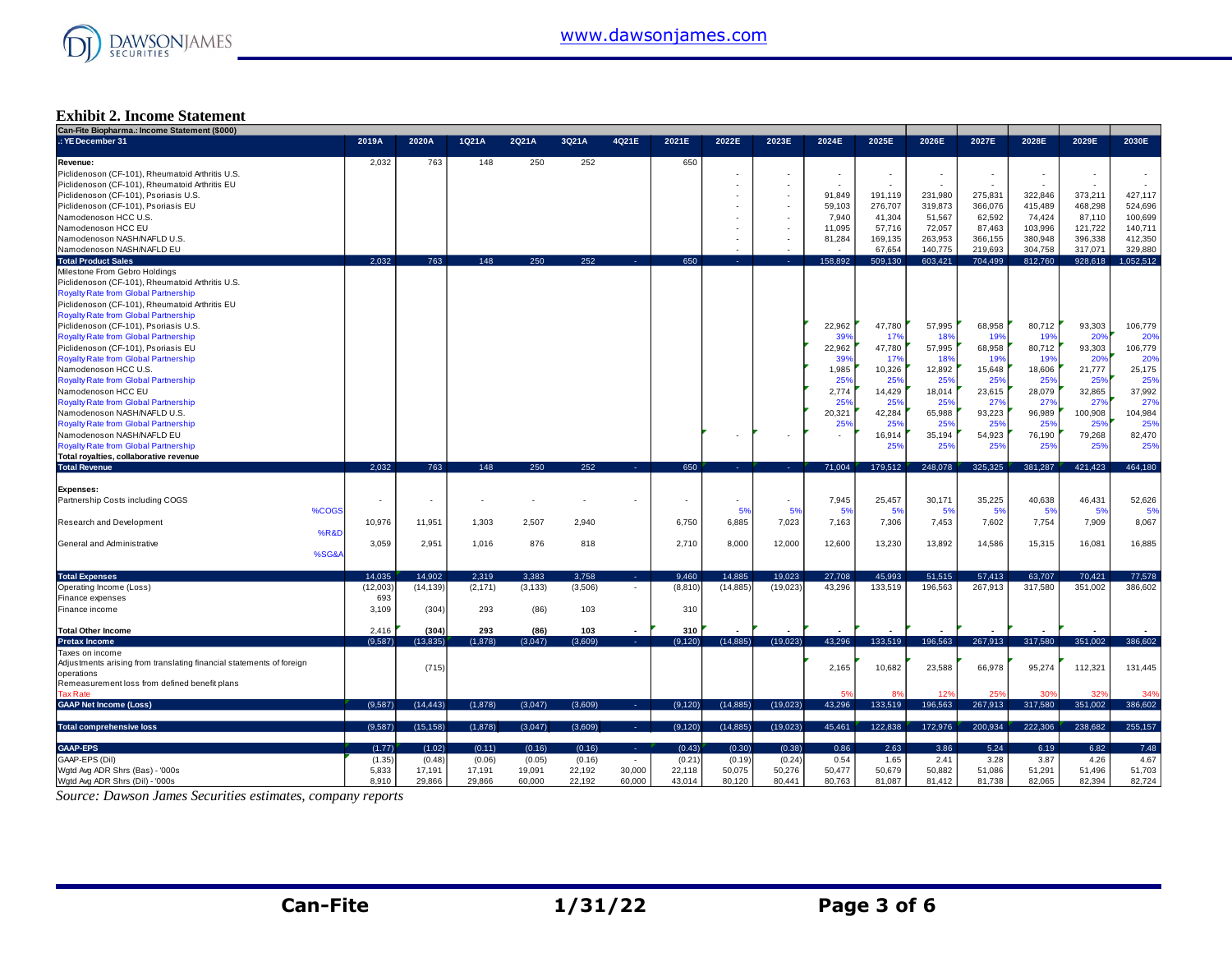

#### **Risk Analysis**

In addition to the typical risks associated with development stage specialty pharmaceutical companies, potential risks specific to Can-Fite are as follows:

**Financial risk.** The Company may need to raise capital in the marketplace, and there can be no assurances that the Company will be able to successfully raise capital and/or do so on favorable terms.

**Clinical and regulatory risk**. Lead products must start and complete clinical trials. Trials may not produce results sufficient for regulatory approval.

**Partnership risk.** Can-Fite may seek partnerships for clinical development support and commercialization. We have no specific knowledge of any discussions with possible partners today, and there can be no assurances that the Company will be able to secure a favorable partnership.

**Commercial risk.** There are no assurances that the Company will be able to secure favorable pricing, commercially launch products, and achieve significant market share to become profitable.

**Legal and intellectual property risk.** The Company may have to defend its patents and technical know-how, and there can be no assurances that the patents will not be infringed or will be held as valid if challenged, and or that the Company may infringe on third parties' patents.

#### **Important Disclosures:**

#### **Price Chart:**



Price target and rating changes over the past three years:

Initiated – Buy – December 13, 2018 – Price Target \$7

- Update Buy March 26, 2019 Price Target \$6
- Update Buy May 21, 2019 Price Target \$9 (adjusted down after reverse stock split).
- Update Buy August 7, 2019 Price Target \$9
- Update Buy September 11, 2019 Price Target \$9
- Update Buy September 18, 2019 Price Target \$9
- Update Buy September 23, 2019 Price Target \$9
- Update Buy October 15, 2019 Price Target \$9
- Update Buy October 31, 2019 Price Target \$9
- Update Buy November 4, 2019 Price Target \$9 Update – Buy – December 2, 2019 – Price Target \$9
- Update Buy December 11, 2019 Price Target \$9
- Update Buy February 3, 2020 Price Target \$9
- Update Buy February 19, 2020 Price Target \$9
- Update Buy March 5, 2020 Price Target \$9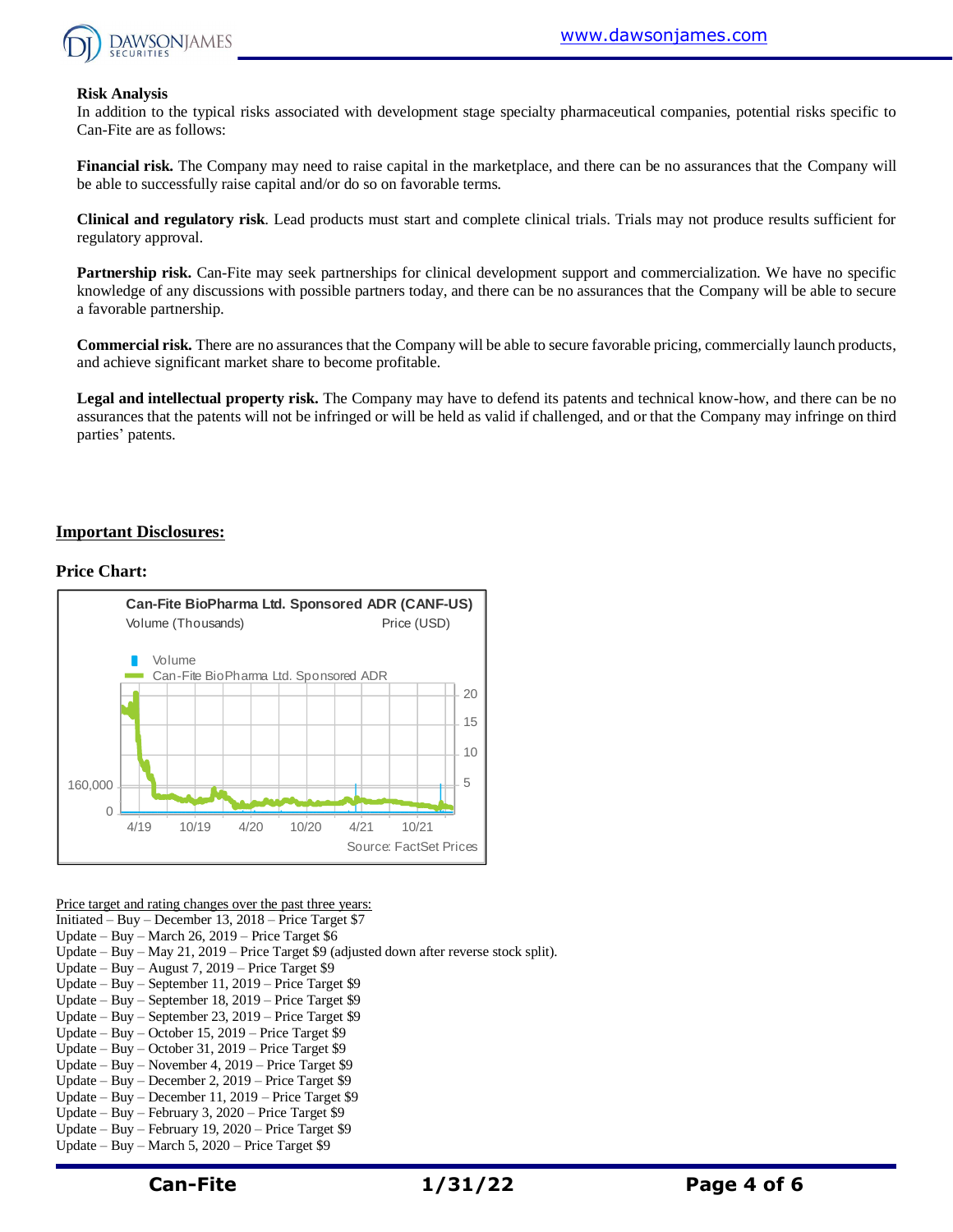

Update – Buy – April 13, 2020 – Price Target \$9 Update – Buy – April 20, 2020 – Price Target \$9 Update – Buy – May 19, 2020 – Price Target \$9 Update – Buy – June 1, 2020 – Price Target \$9 Update – Buy – June 9, 2020 – Price Target \$9 PT Change – Buy – June 10, 2020 – Price Target lowered from \$9 to \$7.0 Update – Buy – June  $30, 2020$  – Price Target \$7 Update – Buy – July 30, 2020 – Price Target \$7 Update – Buy – August 31, 2020 – Price Target \$7 PT Change – Buy – October 6, 2020 – Price Target \$5 Update – Buy – November 16, 2020 – Price Target \$5 Update – Buy – December 1, 2020 – Price Target \$5 Update – Buy – January 25, 2021 – Price Target \$5 Update – Buy – February 23, 2021 – Price Target \$5 Update – Buy – March 5, 2021 – Price Target  $$5$ Update – Buy – March 29, 2021 – Price Target \$5 Update – Buy – April 22, 2021 – Price Target \$5 Update – Buy – April 29, 2021 – Price Target \$5 Update – Buy – May 27, 2021 – Price Target \$5 Update – Buy – June 4, 2021 – Price Target \$5 Update – Buy – July 8, 2021 – Price Target \$5 Update – Buy – August 27, 2021 – Price Target  $$5$ Update – Buy – December 7, 2021 – Price Target \$5 Update – Buy – December 20, 2021 – Price Target \$5 Update – Buy – January 5, 2022 – Price Target \$5 Update – Buy – January 31, 2022 – Price Target \$5

Dawson James Securities, Inc. (the "Firm") is a member of the Financial Industry Regulatory Authority ("FINRA") and the Securities Investor Protection Corporation ("SIPC").

The Firm does not make a market in the securities of the subject Company (s). The Firm has NOT engaged in investment banking relationships with CANF in the prior twelve months, as a manager or co-manager of a public offering and has NOT received compensation resulting from those relationships. The Firm may seek compensation for investment banking services in the future from the subject Company (s). The Firm has NOT received other compensation from the subject Company (s) in the last 12 months for services unrelated to managing or co-managing of a public offering.

Neither the research analyst(s) whose name appears on this report nor any member of his (their) household is an officer, director or advisory board member of these companies. The Firm and/or its directors and employees may own securities of the Company (s) in this report and may increase or decrease holdings in the future. As of December 31, 2021, the Firm as a whole did not beneficially own 1% or more of any class of common equity securities of the subject company(s) of this report. The Firm, its officers, directors, analysts or employees may affect transactions in and have long or short positions in the securities (or options or warrants related to those securities) of the Company (s) subject to this report. The Firm may affect transactions as principal or agent in those securities.

Analysts receive no direct compensation in connection with the Firm's investment banking business. All Firm employees, including the analyst(s) responsible for preparing this report, may be eligible to receive non-product or service-specific monetary bonus compensation that is based upon various factors, including total revenues of the Firm and its affiliates as well as a portion of the proceeds from a broad pool of investment vehicles consisting of components of the compensation generated by investment banking activities, including but not limited to shares of stock and/or warrants, which may or may not include the securities referenced in this report.

Although the statements in this report have been obtained from and are based upon recognized statistical services, issuer reports or communications, or other sources that the Firm believes to be reliable, we cannot guarantee their accuracy. All opinions and estimates included in this report constitute the analyst's judgment as of the date of this report and are subject to change without notice.

#### **Information about risks can be found in the "RISK ANALYSIS" sections of this report.**